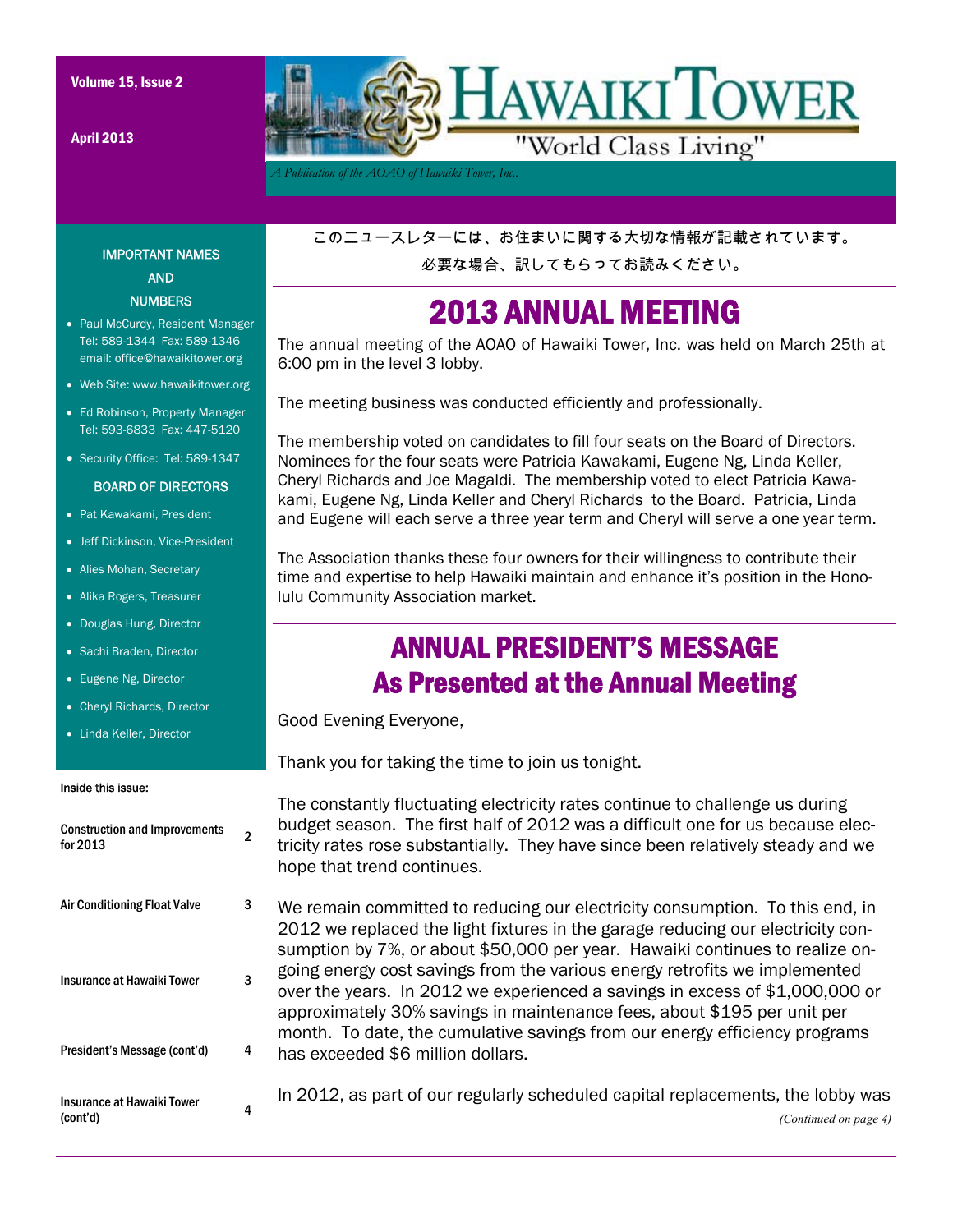## CONSTRUCTION AND IMPROVEMENT PROJECTS FOR 2013

Topping the list of projects for 2013 is the replacement of carpeting in the tower hallways. We had budgeted that project in 2012 and selecting the carpet proved to be more difficult than anticipated.

The contract has been awarded and the carpet is being manufactured and shipped to Hawaii. Once the project commences, we will remove and replace one (1) floor of carpeting per day. Advance notice will be provided so occupants on each floor can plan accordingly.

No other significant capital improvement projects are scheduled for 2013.

The garage lighting retrofit should be finished up by the end of April and the energy savings from that project were excellent. We originally forecast annual energy savings of \$50,000. So far, our actual average daily kilowatt consumption was reduced 7.5%, resulting in an annual average calculated savings of \$51,500. We still

## **Thank You For Your Support!**

ありがとうございます。

*#1Salesperson*  for the most units SOLD in Hawaiki Tower

## Do you want results?

If you are looking to buy or sell a home, call me today!

エミーあやこ ウオング

**COLDWELL** 

**PACIFIC PROPERTIES** 

 *Phone: (808) 224-4050 ● Fax (808) 597-9022 Email: amyw@cbpacific.com*  日本語.英語  *Website: www.amyhawaii.com*

**Amy Ayako Wong**

**Realtor, GRI**

Coldwell Banker Pacific Properties 4211 Waialae Ave. Ste. 9000, Honolulu, HI 96816

An Independently Owned and Operated Member of Coldwell Banker Residential Affiliates, Inc. If your property is currently listed with a real<br>estate broker, please disregard. It is not our intent to solicit the offerings of *© 2002 Coldwell Banker Corporation*. *An Equal Opportunity Company. Equal Housing Opportunity.* 

Call Us Today! Douglas Shanefield (RA) - (808) 551.5551 Iku S. Honda (R) - (Japanese Bilingual) - (808) 226.2790 DougS@cbpacific.com [EMail]

OUR KNOWLEDGE IS YOUR RESOURCE

Iku S. Honda

Douglas Shanefield

HAWAIKI TOWER **SPECIALISTS** 

IkuH@cbpacific.com [EMail]



have a portion of level 1 to retrofit, so we anticipate even greater savings than forecast. In addition, many folks who never had a light near their car now enjoy improved lighting near their stall.

Other capital improvements for 2012 were the replacement of the adult par course and children's playground equipment on the recreation deck, replacing several exhaust fans and air conditioning cooling coils on the roof top and most importantly, refinishing the lobby décor and expanding the lobby reading nook to the 4th floor bridge.

The Hawaiki website is currently being updated to reflect the new fresh look of Hawaiki's amenities. Many unused features of the website will be eliminated and other useful features will be added. The new look of the website should compliment the style of Hawaiki.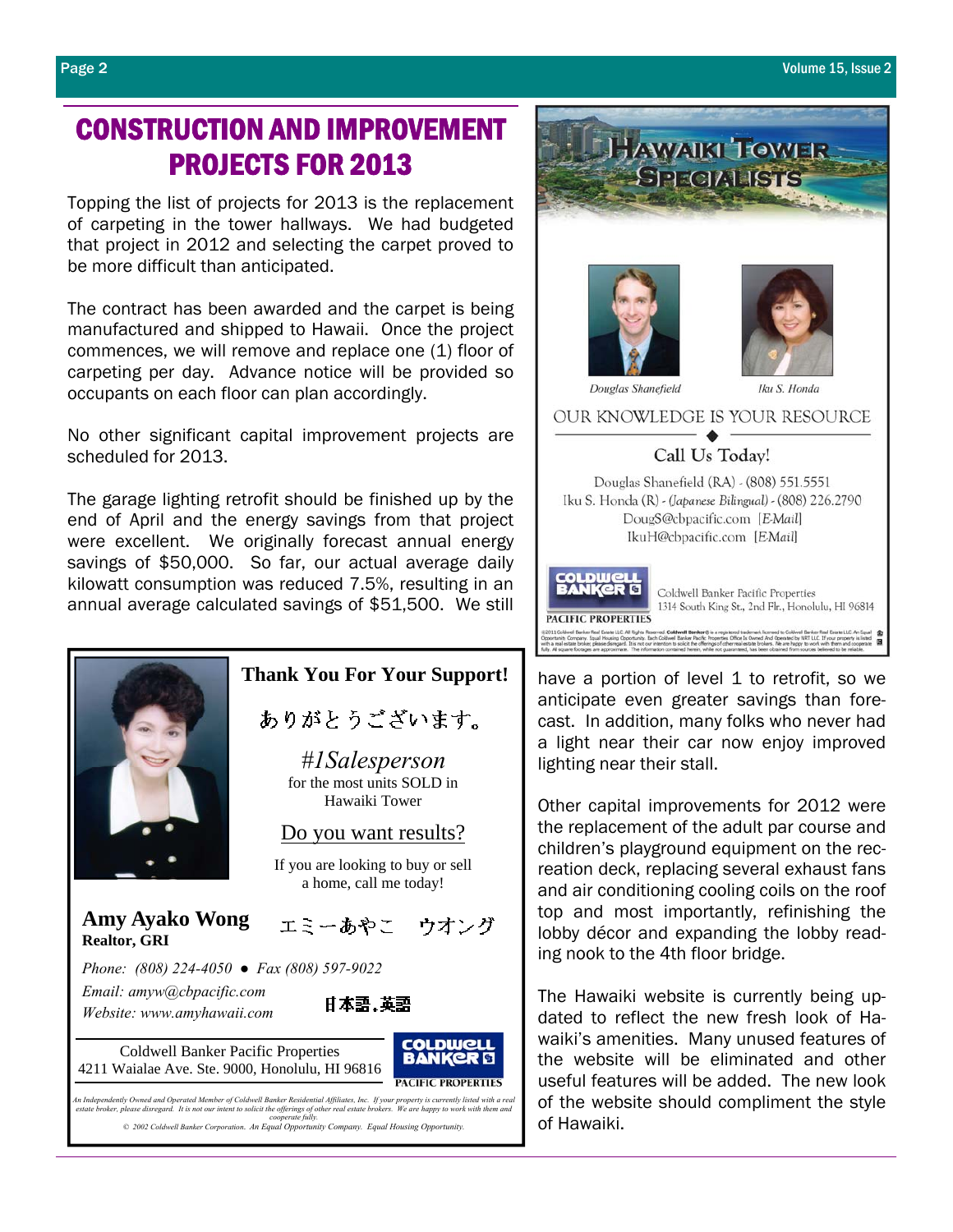# AIR CONDITIONING FLOAT VALVES

In May 2004, the Association adopted a policy that recommends owners install a device that automatically detects when the water level in the air conditioning drain pan rises too high and then turns the air conditioner off. This will alert the resident that a problem exists and that service is required.

In order to encourage homeowners to proactively install the device, the Association will provide the device at no cost. The devices are available at the administrative office at level 3.

The cost to install the valve will be the responsibility of the owner, along with the future maintenance, repair or replacement of the device. It can be installed during routine maintenance service by any of the air conditioning companies that provide service in the building. For the do-it-yourself apartment owner, we have an installation guide available in the office.

# INSURANCE AT HAWAIKI TOWER

The master condominium policy insures :

- Only the interest of the Association
- Covers the buildings and items as originally conveyed by the developer
- Built–in appliances and cabinets
- Walls that make up the interior of the dwelling
- Electrical and plumbing fixtures
- Ceiling and flooring

#### All of the above items are covered as originally built.

Subject to the deductible, the building is covered for perils like fire, lightning, windstorm, vehicle damage, water overflow, smoke damage, etc. Flood damage is covered for damage to the building but not your personal property. The deductible at Hawaiki Tower is increasing in 2013 from \$5,000 to \$10,000.

It is **VERY IMPORTANT** that owners contact their insur-

*(Continued on page 4)* 



We provide comprehensive maintenance and repair work to keep your residence in optimum working order.

- ★ General & Air Conditioner Maintenance
- $\star$  Plumbing Inspection and Repairs
- \* Lighting/Fan Fixture Installations
- \* Painting & Drywall Work
- $\star$  Light Renovation Work

For more information on rates and services or to schedule an appointment:

 $(808) 864 - 5833$ 

You can also visit our office at Lobby Level, Suite 303 (next to the Resident Manager)

Hawaiki Tower • 88 Piikoi Street, Suite 303 • Honolulu, HI 96814 www.bretthillcompanies.com